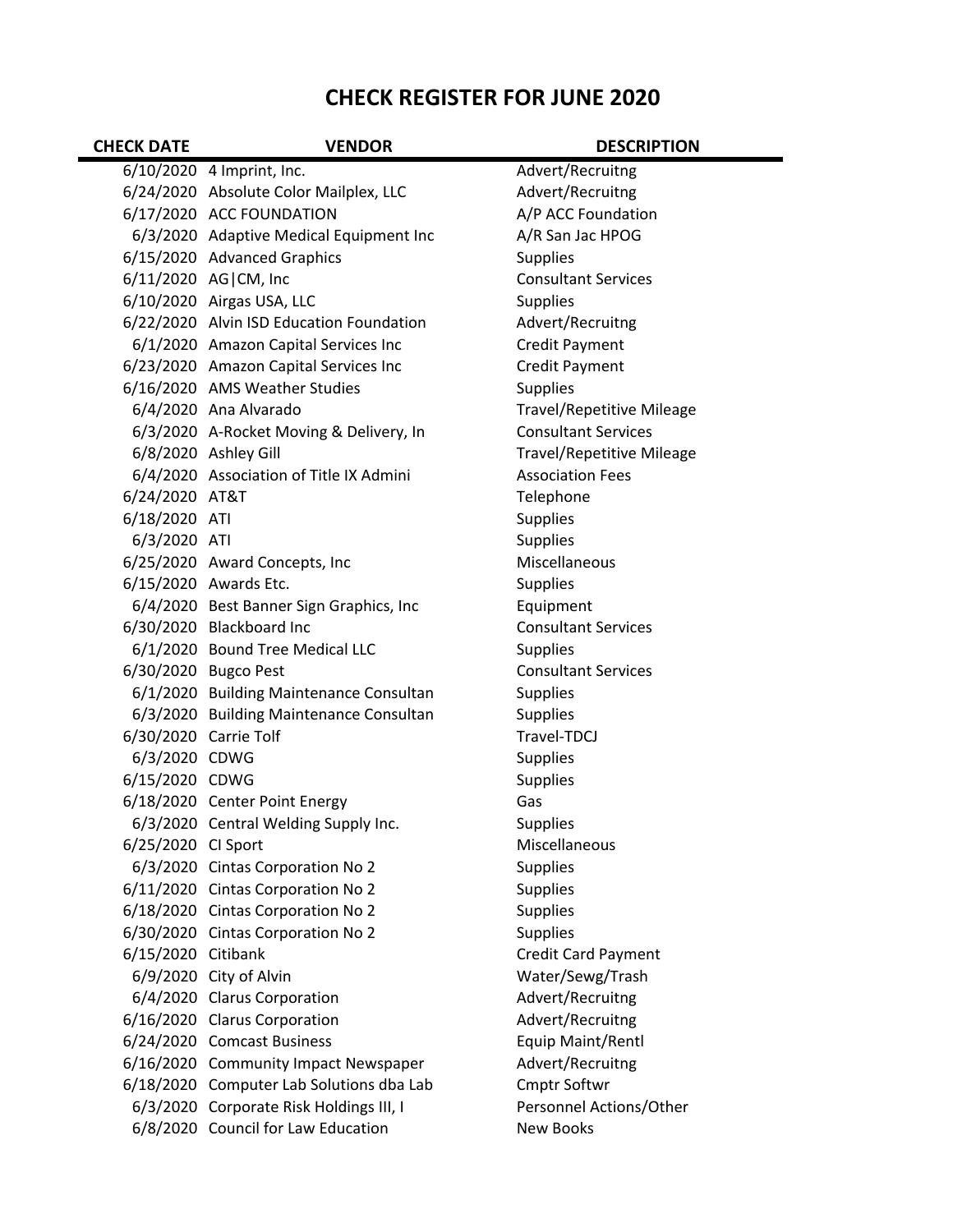6/4/2020 Danielle Kemendo Travel/Repetitive Mileage 6/1/2020 Datavox, Inc. Comp Hrdwr 6/3/2020 David W. Westmoreland Consultant Services 6/11/2020 dba Area Safe & Lock Supplies 6/22/2020 dba Area Safe & Lock Supplies 6/3/2020 Delcom Products Inc Supplies 6/4/2020 Dell Marketing LP Supplies-Students 6/11/2020 Dura Pier Facilities Services, Field Maintenance 6/10/2020 Earthwise Environmental Inc Consultant Services 6/9/2020 Elsevier Inc New Books 6/25/2020 Elsevier Inc **New Books** 6/22/2020 ExamSoft Worldwide Inc Supplies 6/4/2020 Fastenal Company Equipment 6/11/2020 Fastenal Company Supplies 6/15/2020 Fastenal Company Supplies 6/16/2020 Fastenal Company Supplies 6/25/2020 Fastenal Company Supplies 6/8/2020 Federal Express Freight 6/25/2020 Federal Express Freight 6/4/2020 Filecamp Ag Cmptr Softwr 6/22/2020 GMD Electronics Supplies 6/16/2020 Grainger Supplies 6/30/2020 Grainger Supplies 6/3/2020 Harris County Treasurer Consultant Services 6/11/2020 Hartman Newspapers, Lp Dba the Advert/Recruitng 6/11/2020 HEC Training Center Supplies 6/16/2020 HiEd Inc Supplies 6/11/2020 Home Depot Supplies 6/30/2020 Honorlock, Inc. Cmptr Softwr 6/11/2020 Houston Community Newspapers Advert/Recruitng 6/8/2020 Ingram Book Company New Books 6/16/2020 Iron Mountain Inc Shredding 6/18/2020 Jason M Nichols Travel‐Fac Dual Credit 6/1/2020 JD Palatine, LLC Personnel Actions/Other 6/4/2020 Jeydi Mejia-Flores Travel-Prof Devel Faculty 6/4/2020 Justin Morgan Travel/Repetitive Mileage 6/8/2020 Kevin Osano **Advertising** 6/4/2020 Konica Minolta Equip Maint/Rentl 6/25/2020 Koza Inc **Miscellaneous** 6/11/2020 Lange Mechanical Services, LP Consultant Services 6/16/2020 Lange Mechanical Services, LP Consultant Services 6/30/2020 Lange Mechanical Services, LP Consultant Services 6/15/2020 Lea Sharp TSCM Program 6/10/2020 Lee Oil Company Fuel 6/9/2020 Let Me Learn Cmptr Softwr 6/16/2020 LexisNexis Risk Data Managemen Supplies 6/18/2020 Logical Front LLC Comp Hrdwr 6/4/2020 Mckesson Medical-Surgical Gove Supplies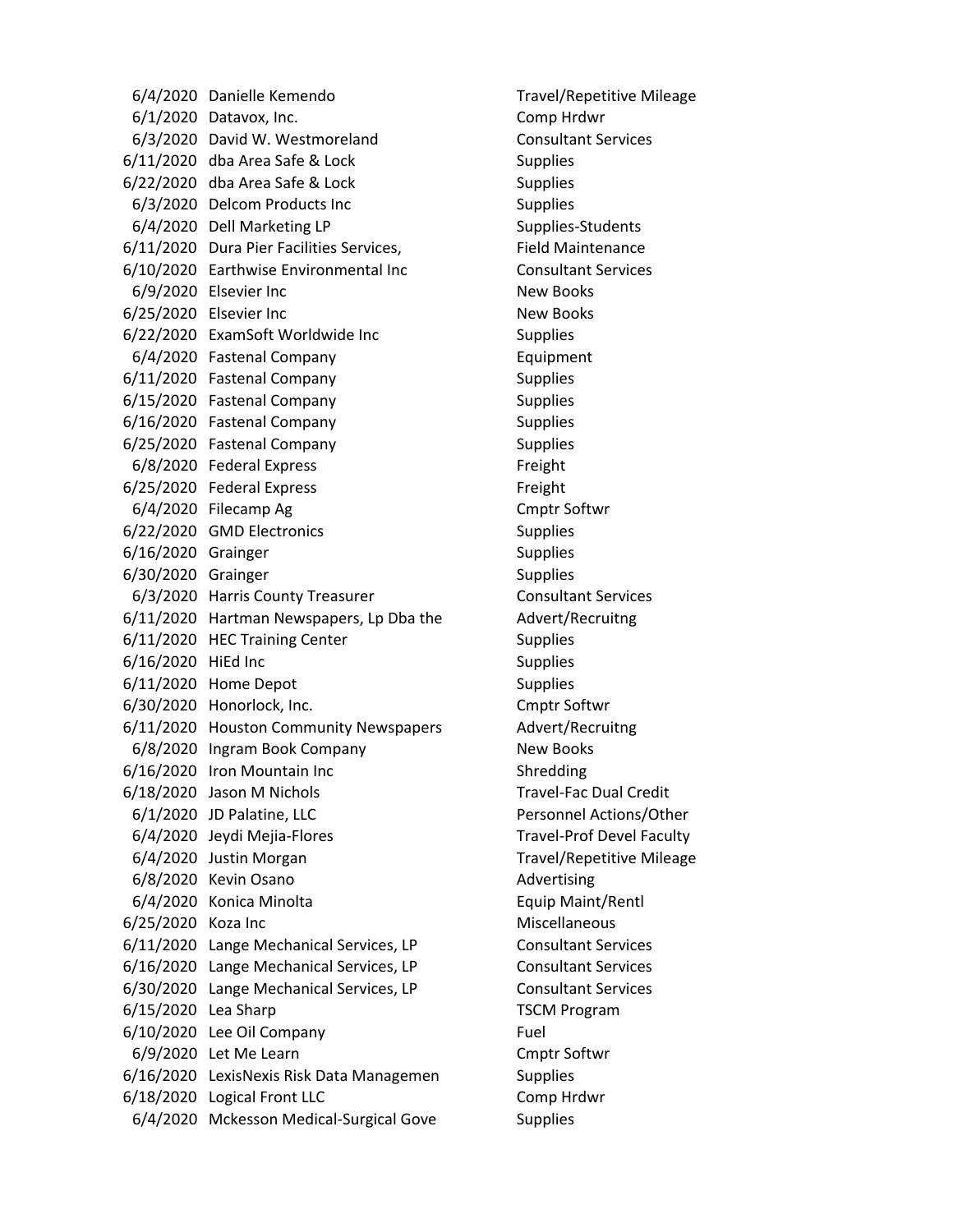6/18/2020 Mckesson Medical-Surgical Gove Supplies 6/4/2020 Michael Allison Travel‐Prof Devel Faculty 6/15/2020 Micronet Technology, Inc. Consultant Services 6/25/2020 MPS‐Accounts Receivable New Books 6/30/2020 Ms. Sara N. Bouse Travel-TDCJ 6/9/2020 National Association of Studen Travel/Prof Development 6/25/2020 National Student Clearinghouse Supplies 6/30/2020 NC‐SARA Consultant Services 6/8/2020 Nebraska Book Company, Inc Used Books 6/9/2020 New Vision Imaging Systems Inc Advert/Recruitng 6/15/2020 Office Depot Business Services Credit Payment 6/11/2020 O'Reilly Auto Parts Supplies 6/15/2020 O'Reilly Auto Parts Supplies 6/22/2020 O'Reilly Auto Parts Supplies 6/1/2020 Overhead Door Company of Houst Consultant Services 6/8/2020 Oxford University Press Inc New Books 6/11/2020 PDQ.com Corporation Cmptr Softwr 6/16/2020 Pearson Education, Inc. New Books 6/16/2020 Pearson Education, Inc. New Books 6/3/2020 Pinnacle Evaluation Services L Consultant Services 6/24/2020 Pitney Bowes Inc. Postage 6/30/2020 Pitney Bowes Inc. The contract of the Postage 6/1/2020 Pocket Nurse Enterprises Supplies 6/3/2020 Pocket Nurse Enterprises Supplies 6/16/2020 Pocket Nurse Enterprises Supplies 6/22/2020 Pocket Nurse Enterprises Supplies 6/3/2020 Pollock Paper Distributors Supplies 6/11/2020 Pollock Paper Distributors Supplies 6/22/2020 Pollock Paper Distributors Supplies 6/24/2020 Pollock Paper Distributors Supplies 6/3/2020 Precision Cartridge Supplies  $6/1/2020$  Premier Home + Hardware + Lumb Supplies 6/3/2020 Premier Home + Hardware + Lumb Supplies 6/11/2020 Premier Home + Hardware + Lumb Supplies 6/18/2020 Premier Home + Hardware + Lumb Supplies 6/18/2020 Proenergy Partners Lp Gas 6/30/2020 Promaxima Consultant Services 6/8/2020 Redshelf Inc New Books 6/25/2020 Redshelf Inc New Books 6/9/2020 Respironics, Inc. **Equip Maint/Rentl** 6/16/2020 Respondus Inc Cmptr Softwr 6/16/2020 Rhonda Hull Supplies 6/18/2020 SHI‐Government Solutions, Inc. Cmptr Softwr 6/25/2020 Snap-On Industrial Supplies-TDCJ 6/3/2020 Source4 Cmptr Softwr 6/11/2020 Southern Association of Colleg Association Fees 6/9/2020 Southern Association of Colleg Consultant Services 6/24/2020 Sparkletts Credit Payment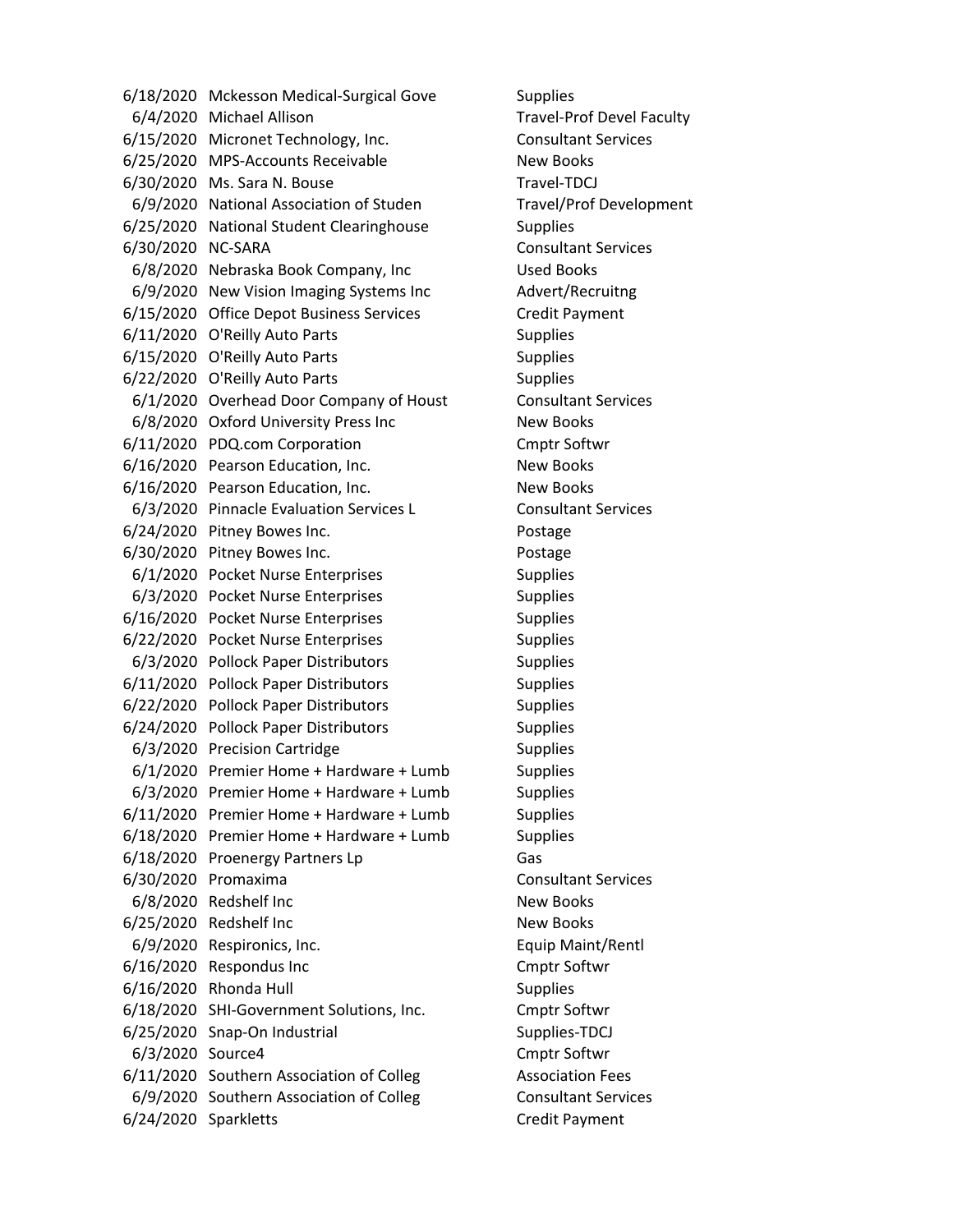6/18/2020 Stagelight Supplies 6/11/2020 Stanton's Shopping Center Fuel 6/10/2020 Stephen F. Austin Community He A/R-ACC Foundation 6/3/2020 Study Abroad Association LLC Travel/Prof Development 6/30/2020 Suretec Insurance Company Inst'l Insurance 6/3/2020 Tableau Software Cmptr Softwr 6/16/2020 TDEC, Inc. Consultant Services 6/18/2020 Texas State Comptroller Supplies 6/11/2020 Texas State Comptroller Unclaimed Property Payable 6/1/2020 The Bank of New York Mellon Bank Charges 6/16/2020 The Facts Advert/Recruitng 6/4/2020 Theresa Saenz Travel/Repetitive Mileage 6/18/2020 Trident Insurance Services Inst'l Insurance 6/11/2020 TXU Energy Electricity 6/9/2020 U.S. Bank Bank Charges 6/3/2020 U.S. Postmaster **Postage** 6/25/2020 Ultralinq Healthcare Solutions New Books 6/15/2020 University of Houston‐Clear La Consultant Services 6/24/2020 UPS Freight 6/10/2020 US Bank Voyager Fleet Systems Fuel 6/1/2020 US Dept of Veterans Affairs Sponsor A/R  $6/17/2020$  US Dept. of Veterans Affairs Sponsor A/R 6/17/2020 US Dept. of Veterans Affairs Sponsor A/R 6/11/2020 Us Medical Supplies Supplies Supplies 6/1/2020 Vapotherm Inc Supplies 6/3/2020 Vertical Transportation Servic Consultant Services 6/8/2020 W W Norton Publishing Co New Books 6/30/2020 Walmart Supplies 6/10/2020 Waste Connections Consultant Services 6/22/2020 Wells Fargo Equipment Finance Equip Maint/Rentl 6/4/2020 Xerox Business Solutions South Consultant Services 6/3/2020 Xerox Business Solutions South Supplies 6/18/2020 Xerox Financial Services LLC Equip Maint/Rentl 6/22/2020 Xerox Financial Services LLC Equip Maint/Rentl 6/9/2020 Xerox Financial Services LLC Supplies 6/8/2020 YRC (RDWY) Freight 6/30/2020 Zovio Inc Dba Tutorme, Llc Supplies

Student Payments Upward Bound Stipends Dental Reimbursements ACC Gross Payroll Payroll Deductions and Benefits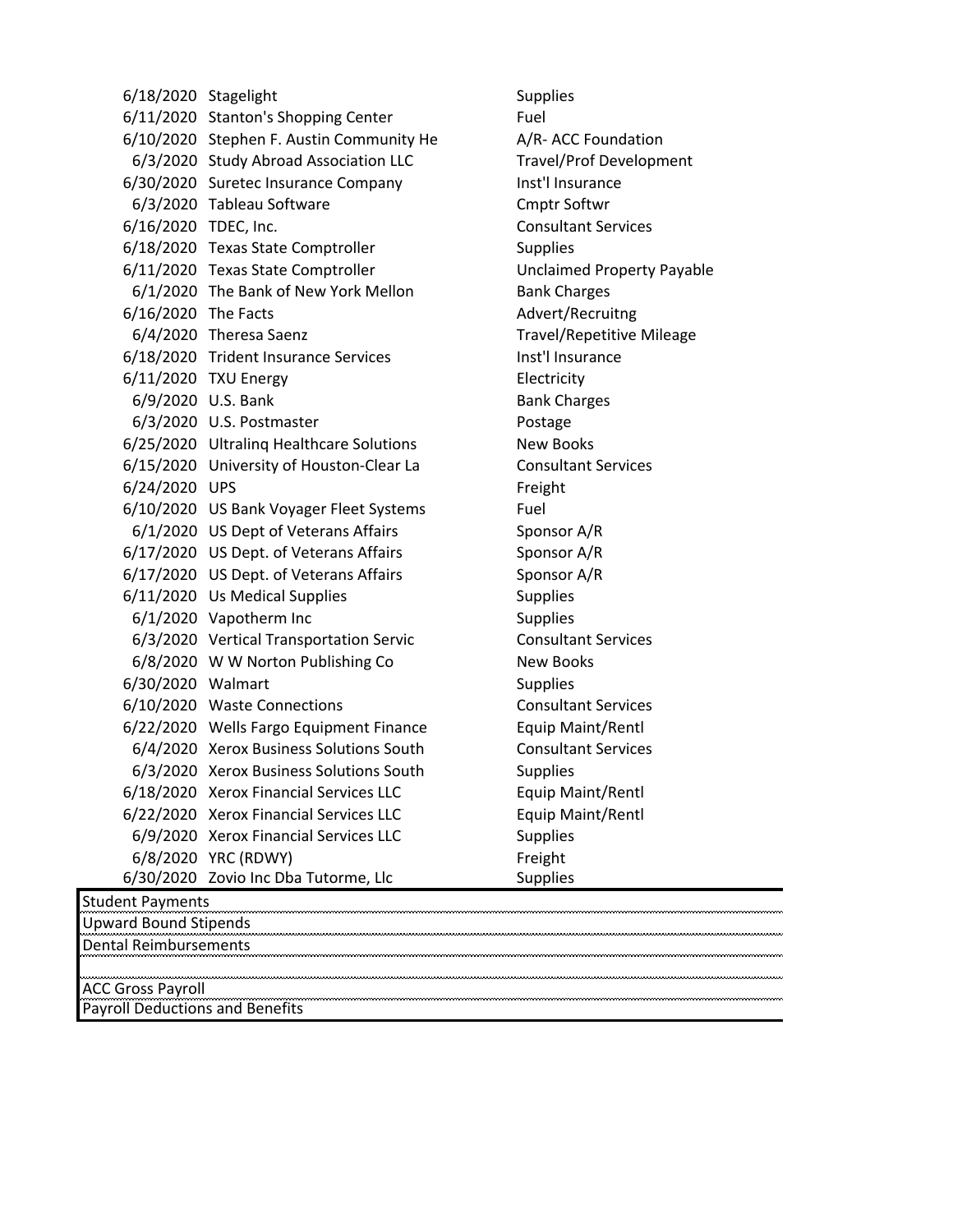| <b>AMOUNT</b>      |
|--------------------|
| 1,292.35           |
| 350.00             |
| 5,645.04           |
| 105.96             |
| 944.69             |
| 42,800.07          |
| 305.29             |
| 8,000.00           |
| 4,967.68           |
| 4,064.19           |
| 149.00             |
| 181.34             |
| 7,568.65           |
| 185.60             |
| 2,499.00           |
| 2,583.68<br>250.00 |
| 12,187.56          |
| 2,057.02           |
| 90.00              |
| 5,100.00           |
| 3,996.00           |
| 305.38             |
| 425.00             |
| 380.60             |
| 555.93             |
| 110.00             |
| 166.18             |
| 312.36             |
| 1,816.52           |
| 272.80             |
| 334.24             |
| 37.93              |
| 150.03             |
| 101.17             |
| 695.25             |
| 21,609.07          |
| 12,381.47          |
| 336.24             |
| 6,800.00           |
| 2,312.08           |
| 980.00             |
| 5,172.00           |
| 193.45             |
| 311.43             |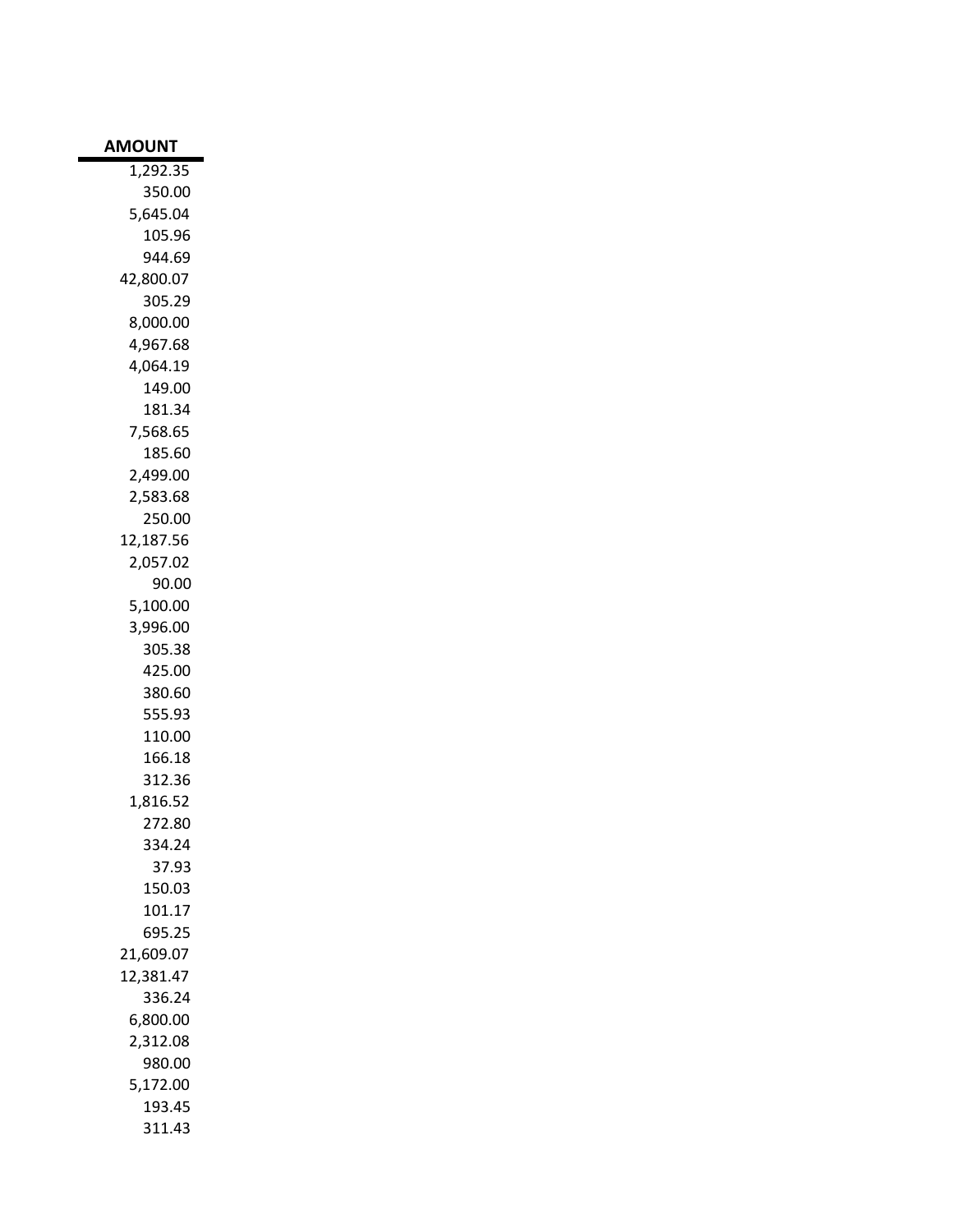| 183.68             |
|--------------------|
| 59,233.93          |
| 5,837.65           |
| 33.00              |
| 24.50              |
| 1,213.59           |
| 14,122.00          |
| 996.50             |
| 738.00             |
| 691.20             |
| 208.23             |
| 1,510.50           |
| 5,292.76<br>396.60 |
| 419.52             |
| 33,659.01          |
| 2,940.00           |
| 756.21             |
| 768.85             |
| 1,068.00           |
| 9,084.72           |
| 146.25             |
| 929.70             |
| 649.50             |
| 457.50             |
| 225.00             |
| 1,124.00           |
| 944.79             |
| 8,500.00           |
| 500.00             |
| 98.72              |
| 1,335.69           |
| 189.98             |
| 4.20               |
| 117.00<br>109.71   |
| 880.00             |
| 507.01             |
| 499.00             |
| 256.00             |
| 1,100.00           |
| 1,997.00           |
| 217.00             |
| 386.50             |
| 5,500.00           |
| 185.07             |
| 13,915.00          |
| 90.42              |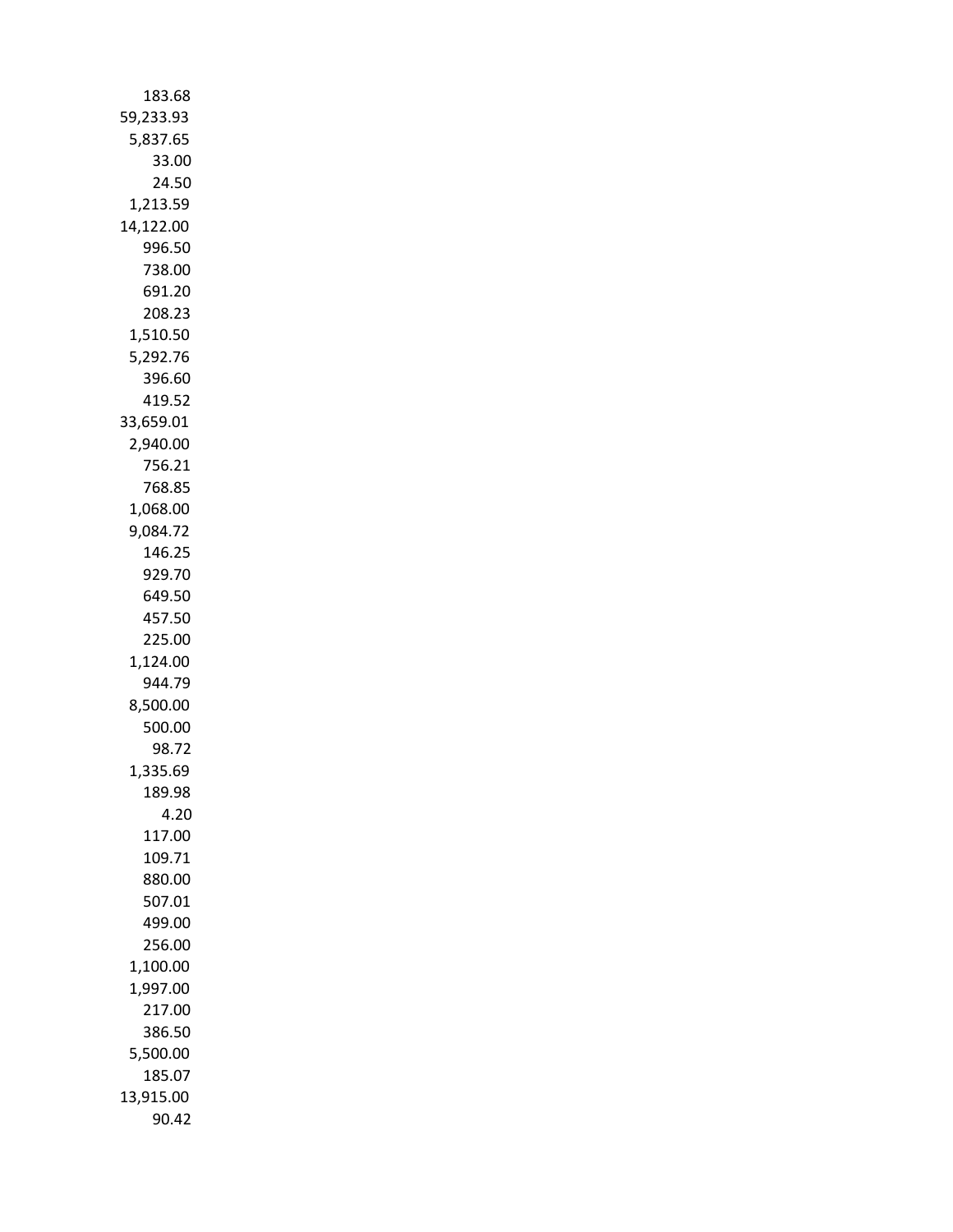| 10.18              |
|--------------------|
| 169.00             |
| 1,590.00           |
| 300.00             |
| 1,313.93           |
| 1,650.00           |
| 289.25             |
| 4,000.00           |
| 3,999.78           |
| 1,121.02           |
| 2,984.73           |
| 731.94<br>113.78   |
| 213.78             |
| 409.50             |
| 4,618.22           |
| 2,000.00           |
| 1,385.83           |
| 37.07              |
| 5,000.00           |
| 916.92             |
| 436.78             |
| 508.75             |
| 113.70             |
| 656.80             |
| 1,170.09           |
| 240.17             |
| 5,065.14           |
| 110.52             |
| 4,381.56           |
| 2,750.00           |
| 8.88               |
| 89.99              |
| 365.69             |
| 8.19               |
| 1,411.49<br>170.00 |
| 595.59             |
| 2,536.35           |
| 30.00              |
| 2,095.00           |
| 12.13              |
| 1,065.75           |
| 6,130.30           |
| 495.00             |
| 9,198.00           |
| 3,500.00           |
| 15.81              |